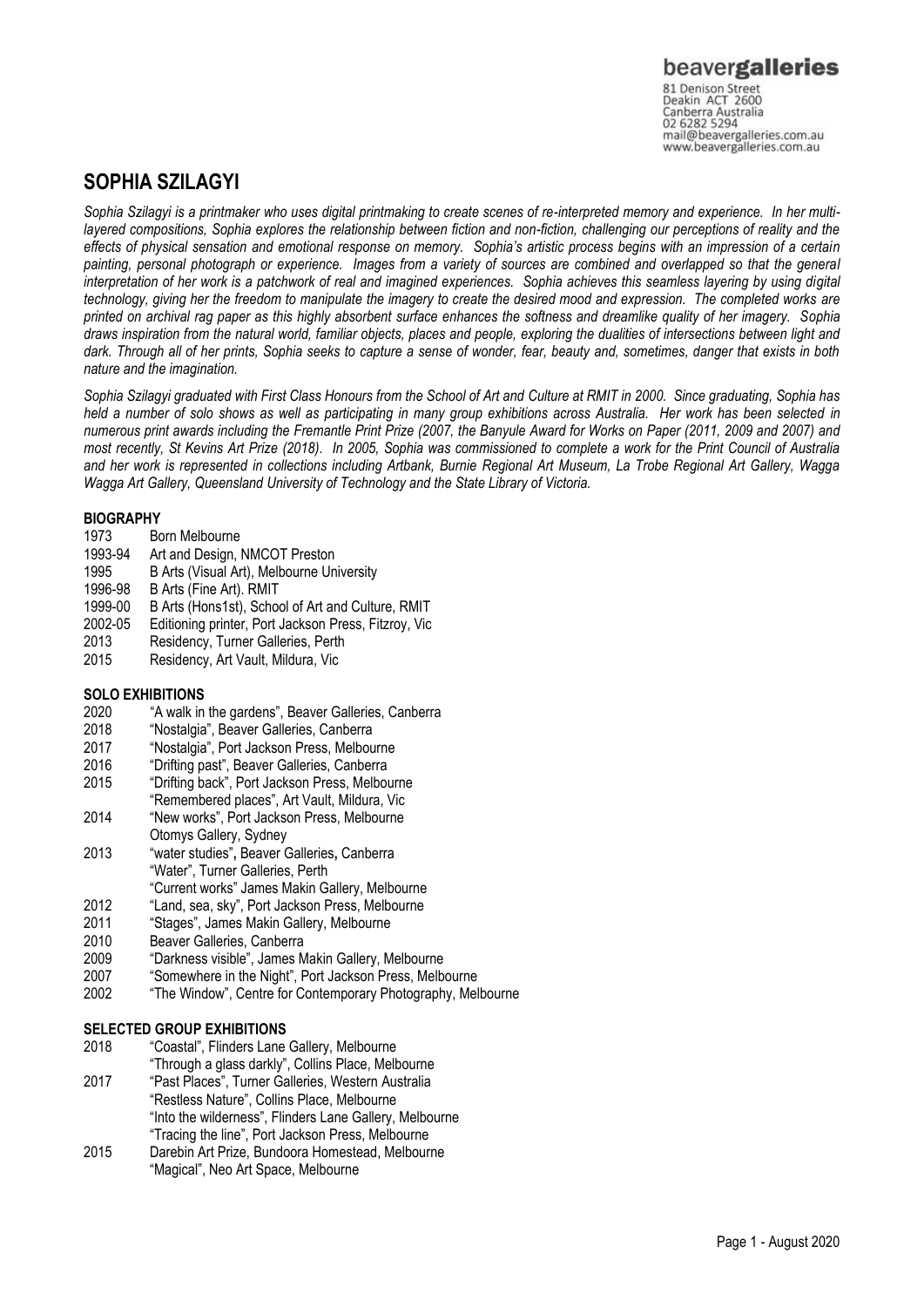**beavergalleries**<br> **81 Denison Street**<br>
Deakin ACT 2600<br>
Canberra Australia<br>
02 6282 5294<br>
mail@beavergalleries.com.au<br>
www.beavergalleries.com.au

|      | Singapore Art Fair, James Makin Gallery                                                                              |
|------|----------------------------------------------------------------------------------------------------------------------|
|      | Singapore Affordable Art Fair, Otomys Gallery                                                                        |
| 2014 | "Small works", Beaver Galleries, Canberra                                                                            |
|      | "Formative Impressions", KCPA International Printmaking Exhibition, Jincheong Printmaking Museum, Seoul, Japan       |
|      | "90", Port Jackson Press, Melbourne                                                                                  |
|      | Singapore Affordable Art Fair, Cat Street Gallery, Singapore                                                         |
|      | Melbourne Art Fair, James Makin Gallery, Melbourne                                                                   |
| 2013 | "New Works", Port Jackson Press, Melbourne                                                                           |
| 2012 | "New Romantics", Gippsland Art Gallery, Vic                                                                          |
| 2011 | "New Romantics", MARS Gallery, Melbourne                                                                             |
|      | "Fair and square", Charles Sturt University, Wagga Wagga, NSW                                                        |
| 2010 | "Pressing matters", Jenny Port Gallery, Melbourne                                                                    |
|      | "A generosity of spirit: Recent Australian women's art from the QUT Art Collection", QUT Art Museum, Brisbane        |
| 2009 | "Environments: the printmaking summer residency", Project Space, Melbourne                                           |
|      | "Works on paper art award", Banyule Art Gallery, Vic                                                                 |
|      | "52", Geelong Art Gallery, Vic                                                                                       |
| 2008 | "Winter collection", James Makin Gallery, Melbourne                                                                  |
|      | "Double", Wagga Wagga Art Gallery, NSW<br>"Nocturnal: Images from the night", Whitehorse Art Space, Melbourne        |
| 2007 |                                                                                                                      |
|      | "By the Light of the Moon", Impressions on paper Gallery, ACT<br>"The Geelong Print Prize", Geelong Art Gallery, Vic |
|      | "Breathing space", Jenny Port Gallery, Melbourne                                                                     |
|      | "Our heritage: Eighty Years of Collecting", Whitehorse Art Space, Melbourne                                          |
|      | Fremantle Print Prize, Fremantle Arts centre, WA                                                                     |
|      | "Banyule Works on paper Art Award", Ivanhoe, Vic                                                                     |
|      | "Gifted", Charles Darwin University, NT                                                                              |
|      | "50", Geelong Art Gallery, Vic                                                                                       |
| 2006 | "Editioned/Additions Commissioned prints" collected by Banyule City Council, Banyule Art Space, Ivanhoe              |
|      | "Marks and Motifs: Prints from the PCA Collection, QUT Art Museum, Qld                                               |
| 2005 | 2005 Geelong Acquisitive Print Awards, Geelong Gallery, Vic                                                          |
|      | "Distant Noises", Manly Art Gallery and Museum, NSW                                                                  |
|      | "33", Port Jackson Press Australia, Fitzroy, Melbourne                                                               |
|      | "Banyule Works on paper Award, Ivanhoe, Vic                                                                          |
| 2004 | "New Wave", Port Jackson Press Print Room, Melbourne                                                                 |
| 2003 | "Linden's 12th Annual Postcard Show 2003", Linden Gallery, St Kilda, Vic                                             |
|      | "Distant Noises", RMIT Faculty Gallery, Melbourne                                                                    |
| 2002 | "Night terrors", West Space Gallery, Melbourne                                                                       |
|      | "The Shower", Eisenberg Gallery, Melbourne                                                                           |
| 2001 | 26th Shell Fremantle Print Award, Fremantle Arts centre, WA                                                          |
|      | "Collection", Platform 2, Flinders Street Station, Melbourne                                                         |
|      | "Linden's 10th Annual Postcard Show 2001", Linden Gallery, St Kilda, Vic                                             |
| 2000 | "Under the Blankets", Pre View Gallery, Melbourne                                                                    |
|      | RMIT Printmaking Graduate Show, Melbourne                                                                            |
| 1999 | 24th Shell Fremantle Print Award, Fremantle Arts centre, WA                                                          |
|      | "Between", Talk Artist Initiative, Melbourne                                                                         |
| 1998 | Geelong Acquisitive Print Prize, Geelong Art Gallery, Vic                                                            |
|      |                                                                                                                      |
|      | <b>AWARDS / COMMISSIONS</b>                                                                                          |
| 2018 | Finalist, St Kevins Art Prize                                                                                        |
| 2015 | Finalist, Daribin Art Prize                                                                                          |
|      | City of Yarra Acquisitions, Richmond Town Hall, Melbourne                                                            |
| 2011 | <b>Banyule City Council Award</b>                                                                                    |
| 2008 | Commission, Hilton Adelaide                                                                                          |
| 2007 | Janet Holmes A Court Artist Grant                                                                                    |
| 2005 | Print Council of Australia Print Commission                                                                          |
|      | Highly Commended, Banyule Works on Paper Award                                                                       |

1994 NMCOT Printmaking Award